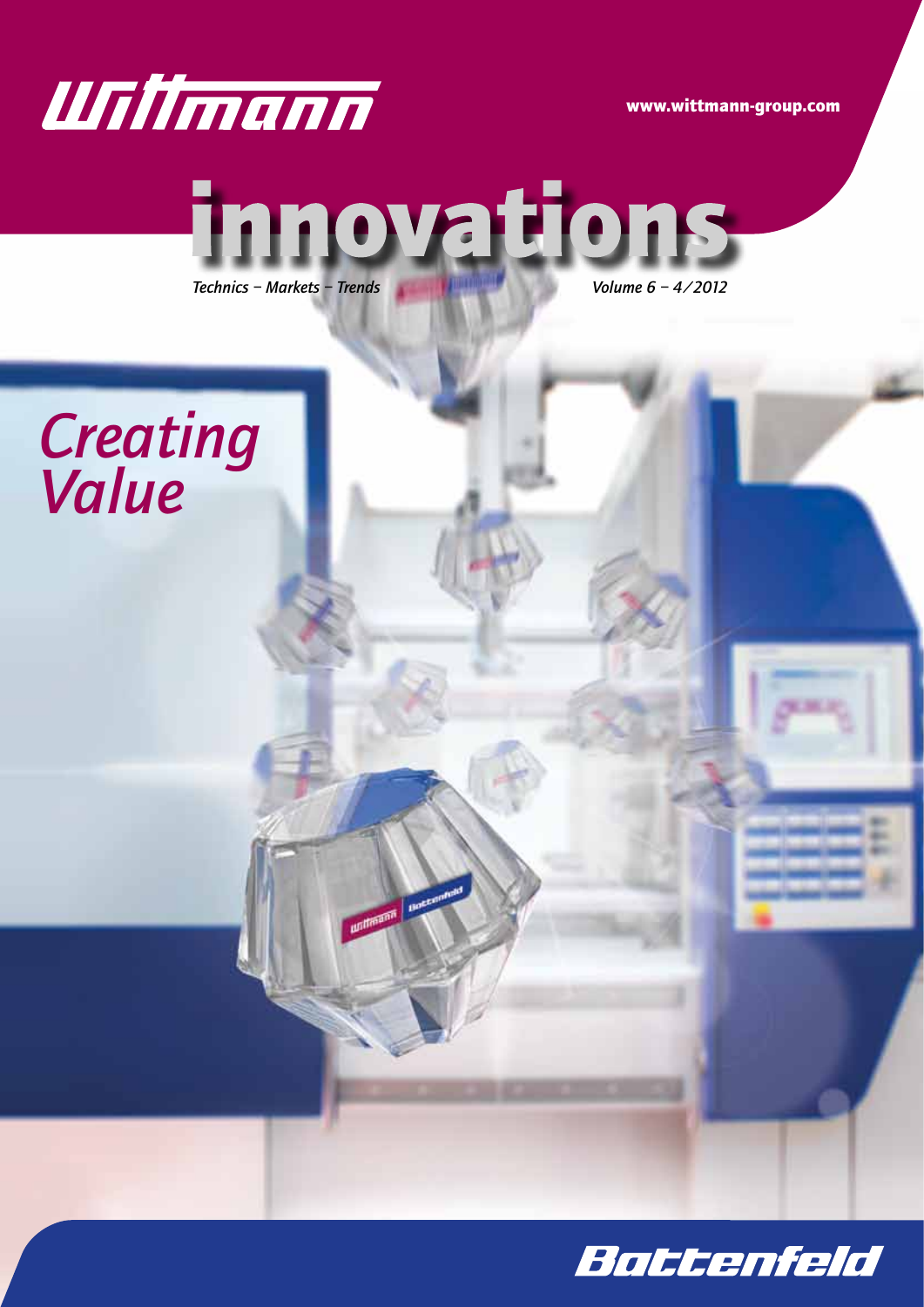### Articles that appeared in *WITTMANN innovations* so far

#### *Conveying/Drying*

- Central drying and conveying at Robert BOSCH 1/2007
- Quality control of the WITTMANN<br>dryers  $1/2007$
- 
- drying and conveying system at Krom-<br>berg & Schubert *2/2007*<br>Cost efficient material drying *2/2007*<br>FEEDMAX conveying units fit for the<br>clean room 3/2007
- The new DRYMAX ED80 material<br>dryer 3/2007
- 
- Focus on material feeding *1/2008*<br>The WITTMANN network control at<br>Arge2000 2/2008
- *Changing parameters when conveying*<br>different materials 2/2008
- Optimizing a material conveying system  $3/2008$
- DRYMAX dryers complete with energy<br>rating  $3/2008$
- rating *3/2008* • Metchem central material handling
- system 4/2008<br>
Auxiliaries at Delphi in China *1/2009*<br>
The LISI COSMETICS central system<br>
2/2009
- Perfect planning of central systems<br>avoids downtime  $3/2009$
- avoids downtime *3/2009*<br>Testing the WITTMANN energy<br>claims at FKT 4/2009
- claims at FKT 4/2009<br>
 The new FEEDMAX B 100 *1/2010*<br>
 Greiner is saving energy by using<br>
<u>WITTN</u>
- WITTMANN dryers *2/2010*<br>
 The A.C.S. conveying system 3/2010<br>
 The new FEEDMAX Primus material
- conveyor *4/2010* Europer 1/2010<br>The new DRYMAX Aton 2/2011
- The BKF conveying system 2/2011<br>
 WD Kunststofftechnik and its central
- system *4/2011* • PET processor uses a WITTMANN
- 
- conveying system *1/2012* • The PLASTICOM system *2/2012*
- The NICOMATIC system  $3/2012$

#### *News From The Subsidiaries*

- • Australia *2/2008*
- • Austria *2+3/2008*, *1/2010*, *3/2011*
- • Benelux *3/2008*, *2/2009*
- • Brazil *3/2007*, *1/2009*
- • Bulgaria *2/2009* • Canada *1/2007*, *1+2/2008*, *3/2009*
- • China *2/2010*
- • Colombia *2/2012*
- • Czech Republic/Slovakia *4/2009*
- • Denmark *1/2009* • Finland *4/2008+1/2012*
- 
- France 2/2007, 3/2008<br>• France 2/2007, 3/2008<br>• Germany 1/2007, 3/20
- • Germany *1/2007*, *3/2012* • Great Britain *2/2009*, *2/2010*
- 
- • Hungary *1/2008* • India *2/2008*, *3/2010*, *2/2012*
- • Israel *1/2012*
- • Italy *4/2008*, *1/2010*, *4/2011* • Mexico *3/2007*, *3/2009*, *1+2/2011*
- 
- • Slovenia/Croatia *1/2010* • Southeast Asia *2/2007*
- 
- 
- 
- 
- South Kores 3/2010<br>
 Spain 3/2007<br>
 Spain 3/2007<br>
 Switzerland 1/2008, 2/2012<br>
 Taiwan 4/2009<br>
 Turkey 3/2008, 2+4/2011<br>
 USA 2/2008, 3/2009, 1/2011
- 
- 

*WITTMANN innovations (Volume 6 – 4/2012)*

#### *Injection Molding*

- WITTMANN BATTENFELD: One stop shopping for injection molding  $4/2008$ 
	- Metal injection molding at Indo-US  $\rm MIM$   $4/2008$
	- Cost optimization: EcoPower by BATTENFELD  $1/2009\,$
	-
	- BATT TRESSERIED **1/2009**<br> **1/2009** Water injection for all-plastic parts<br>
	2/2009
	- *2/2009*<br>*2/2009*<br>*2/2009*
- 
- Molding micro-parts with the Microsystem 50 3/2009<br>Multi-component process at wolfcraft<br>4/2009
- Process data acquisition: partnership<br>with Wille System 4/2009
- The new all-electric EcoPower injection
- molding machine 4/2009<br>• Thomas Dudley and WITTMANN<br>BATTEMEN DAL2010
- 
- 
- BATTENFELD *1/2010*<br>
 IML with TM Xpress *1/2010*<br>
 AIRMOULD® and AQUAMOULD®<br>
 Mobile *1/2010*<br>
 Design Molded Plastics and their mold-<br>
ing machines *2/2010*<br>
 Stadelmann relies on Wille and WITT-<br>
 Calculmann relie
- mg machines 2/2010<br>Stadelmann relies on Wille and WITT-<br>MANN BATTENFELD 2/2010<br>The new MicroPower molding machine<br>3/2010
- 
- *3/2010* • AQUAMOULD® and projectile injec-tion technology *3/2010*
- New benchmark in large machines:
- MacroPower 4/2010<br>
 STELLA relies on WITTMANN<br> **PATTEMENT** D
- BATTENFELD machines *4/2010*
- 
- The ServoDrive technology *1/2011*<br>• The 75<sup>th</sup> machine for Krona *1/2011*
- • Packaging specialist TM Xpress *2/2011* • WAVIN (Czech Rep.) and WITT-MANN BATTENFELD *3/2011*
- 
- SANIT molding a success  $3/2011$
- WEPPLER Filter using BATTENFELD machines *4/2011*
- MacroPower for the production of
- cable ties *1/2012* • The CELLMOULD® process *2/2012*
- • ESMIN produces cases for cosmetics with 43 WITTMANN BATTENFELD machines *3/2012*
- Remote connectivity 3/2012

#### *Blending*

- The new WITTMANN blenders of the
- 
- GRAVIMAX series 2/2007<br>• The truth about blender economics
- 3/2007<br>The new GRAVIMAX 14V blender<br>3/2009
- *3/2009* • The art of blending regrind *3/2011*

#### *Granulation*

*Issue 1/2013 of "WITTMANN innovations" will appear at the beginning of the first quarter 2013.*

- 
- • Inline recycling of sprues *1/2007* • Giant granulator MCP <sup>100</sup> *2/2007*
- • The new MAS granulator *3/2007* • The challenging recycling process
- 
- The MC 70-80 granulator at Centrex<br>2/2008
- Gibo Plast enforces recycling *2/2009*<br>The new AF auger feed for MC central<br>granulators 4/2009<br>Grinding of ferrite 1/2010
- granulators *4/2009*<br>
 Grinding of ferrite *1/2010*<br>
 Grinding critical material *3/2010*<br>
 TMP CONVERT: Customized solu-
- 
- 
- tions *1/2011* Inline recycling with Minor 2 3/2011
- Granulators under the press  $2/2012$

*Quarterly magazine of WITTMANN Kunststoffgeräte GmbH and WITTMANN BATTENFELD GmbH. Appears to meet the informational demands of staff and customers. Editorial office: WITTMANN Kunststoffgeräte GmbH, Lichtblaustrasse 10, 1220 Vienna; tel. +43-1 250 39-204, fax +43-1 250 39-439; bernhard.grabner@wittmann-group.com; http://www.wittmann-group.com*

#### *In-Mold Labeling* • WITTMANN IML stack mold systems  $3/2007$

*Temperature Control*

The WITTMANN 2 + 2 stack mold  $1/2008$ ATM d.o.o. in Serbia grows with<br>WITTMANN systems 3/2009 Quadrangular IML design at<br>**PLASTIPAK** in Canada 4/2010 **PLASTIPATE CANADA 1982** • Tea Plast in Albania wants to become the Number One in IML *3/2012*

The advantages of pulsed cooling  $1/2007\,$ *1/2007*<br>
• Comparing water to oil 2/2007<br>
• The new temperature controllers of the<br>
The new temperature control 2007 TEMPRO plus C series 3/2007<br>
• The new COOLMAX compact cooling<br>
write 2/2008 units 2/2008<br>Temperature controller "guarding"<br>injection molding machines 3/2008

injection model<br>Temperature controllers with DUO<br>cooling 4/2008<br>Variothermal tempering 1/2009

The new TEMPRO plus C180 *2/2009*<br>The new TEMPRO plus C180 *2/2009*<br> $\frac{1}{3}$ */2009* 

*3/2009* • WFC: WITTMANN Water Flow Con-trol functionality *4/2009* • TEMPRO plus C180 water temperature

controller *1/2010*<br>• WITTMANN TEMPRO: The universal waa awaa ya Liwr KO: The uni<br>benchmark 2/2010<br>BFMOLD™ mold cooling system<br>3/2010

The new TEMPRO plus D temperature<br>controllers  $4/2010$ controllers *4/2010*<br>Online-thermography *1/2011*<br>Tempering and injection molding at Fuchs & Sohn 2/2011<br>Fuchs & Sohn 2/2011<br>TEMPRO plus D in the automotive<br>sector 1/2012 Oscilloscope function  $2/2012$ 

*Automation*

• Production and quality control in medi-<br>cal engineering *1/2007*<br>• The handling of large structural foam

adjustment rods *1/2008*<br>adjustment rods *1/2008*<br>Drive engineering for robots *1/2008*<br>Automating the production of trans-<br>ponder pins *2/2008* 

ponder production of remote control keys *3/2008*<br>
• Automation at Carclo Technical Plas-<br>
• The flexible automation cell as ABA-<br> **PGT 1/2009** 

PGT *1/2009*<br>• The cultivation of growth with WITT-<br>MANN robots *2/2009* 

**• Bruder toy wheel production 4/2009**<br>• Production of pallets at Georg Utz in Poland 1/2010 Poland *1/2010*<br>• EcoMode helps getting energy efficient<br>robots 2/2010 Automated production of oil level sen-

• Automating rotation welding 3/2010<br>
• The new R8.2 robot control 4/2010 • Linear robots in the clean room *1/2011*<br>• Super-fast part removal *2/2011*<br>• Automation of cups and lids *3/2011* • Superior mulit-component molding *4/2011* The automation of insert molding

The expert automation of lids  $2/2012$ **EXPLACEMENT OF HAS 27201**<br>LSR parts at Silcotech, Switzerland: Quality through automation *3/2012*

sors *2/2010*

*1/2012*

**•** The new R8 robot control 3/2007<br>• High-end: The production of seat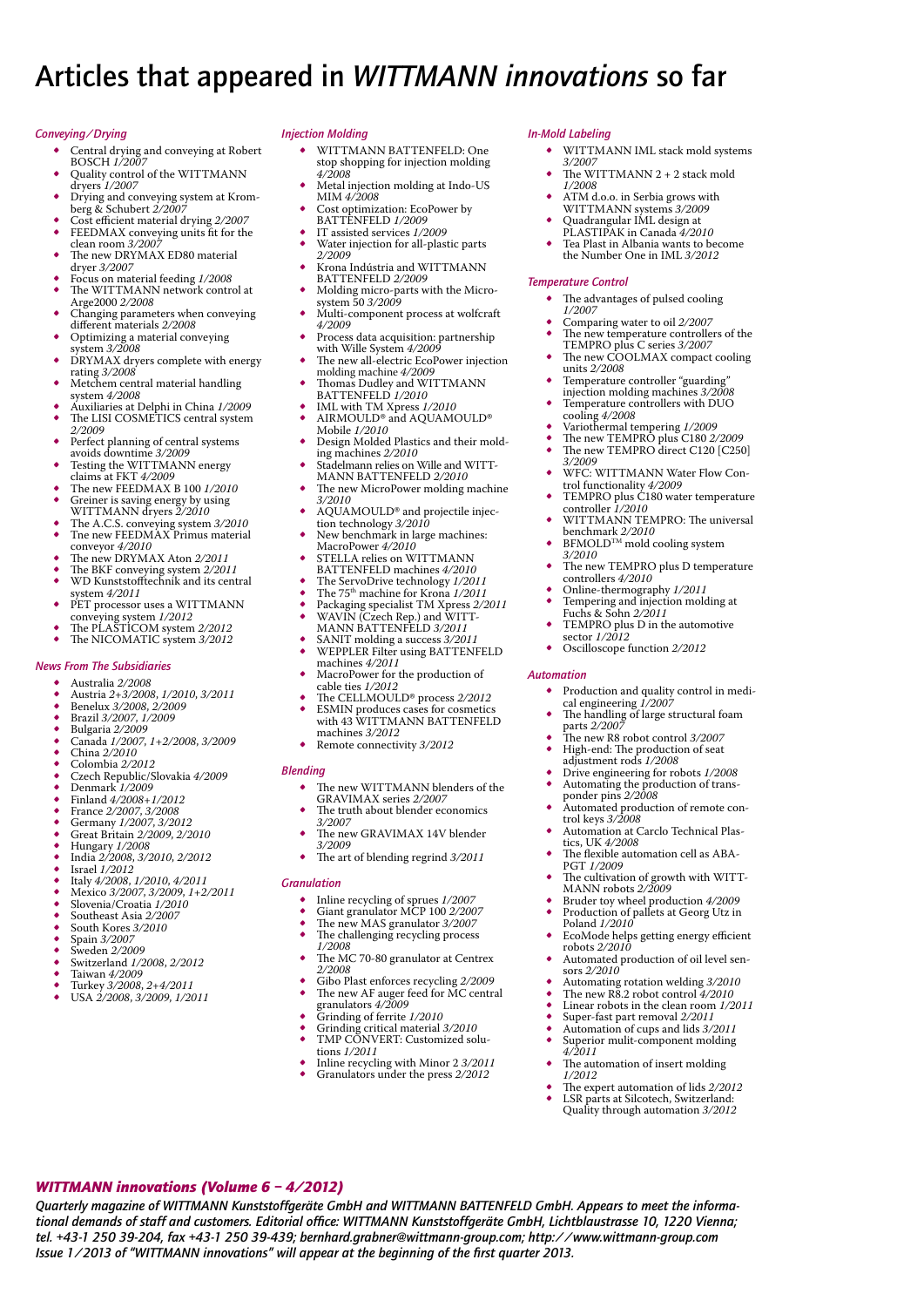# **Editorial**



*Michael Wittmann*

Dear Reader,

About the same time in the fall of every year, the most important European trade fair in our industry is staged. For two consecutive years the Fakuma in Friedrichshafen, which has a reputation of being "warm and friendly" and "laid back" is held, and in every third year, there is the K, which all market actors look forward to with great expectation. The buzzword "K-year", which is then on everyone's lips, needs no further explanation in the world of plastics, and whenever the word is mentioned, it often produces a few moments of extremely eloquent silence. Everyone involved is thoroughly familiar with the thoughts this catchword is able to provoke – they revolve around meetings and experiences that occurred during past K events, and the sometimes enormous workload in the preparatory phase, which must be coped with on top of daily business.

So is 2012 not a "K-year", but just another "relaxed Fakuma year"? In the usual way, we turned up at the autumn trade fair this year and were faced with the recurring speculations and forecasts about the economic prospects of our industry. The Euro crisis is a topic of discussion everywhere as it affects all of Europe and also influences the entire global economy – but it has not yet shown any dramatic effect on the global plastics industry. The question of whether this is the result of a successful economic policy, or whether the plastics industry is to some extent protected by a measure of inherent independence probably cannot be answered with certainty. In any case, our customers' injection molding machines are running just as incessantly as the printing presses of so many central banks currently producing bank notes. Whether or not the one depends on the other will probably remain a mystery for the time being.

At the Fakuma show, we presented a number of our new products. With a special application, we demonstrated our own CELLMOULD*®* structured foam injection molding technology, as well as the BFMOLD*®* variothermic mold tempering technology, micro injection molding and an IML application using the bioplastic material PLA. In the area of individual appliances, we had *10 new products* on display. These included the new *MacroPower* XL 550 injection molding machine with extra wide platens and our new W822 robot specially designed for more complex applications on smaller injection molding machines. Further highlights at our booth were the temperature controller TEMPRO primus C120 with direct cooling, the GRAVIMAX B34 gravimetric blender with its 3 kg batch capacity and the ARS anti-blocking system for our granulators.

Sincerely, Michael Wittmann

### Content

*Injection Molding*

# *LECHNER and the MacroPower*



#### *Premium surface quality*



*… and about the new combination of injection molding techniques. Page 6*

*Gabriele Hopf about LECHNER and their machines … Page 4*

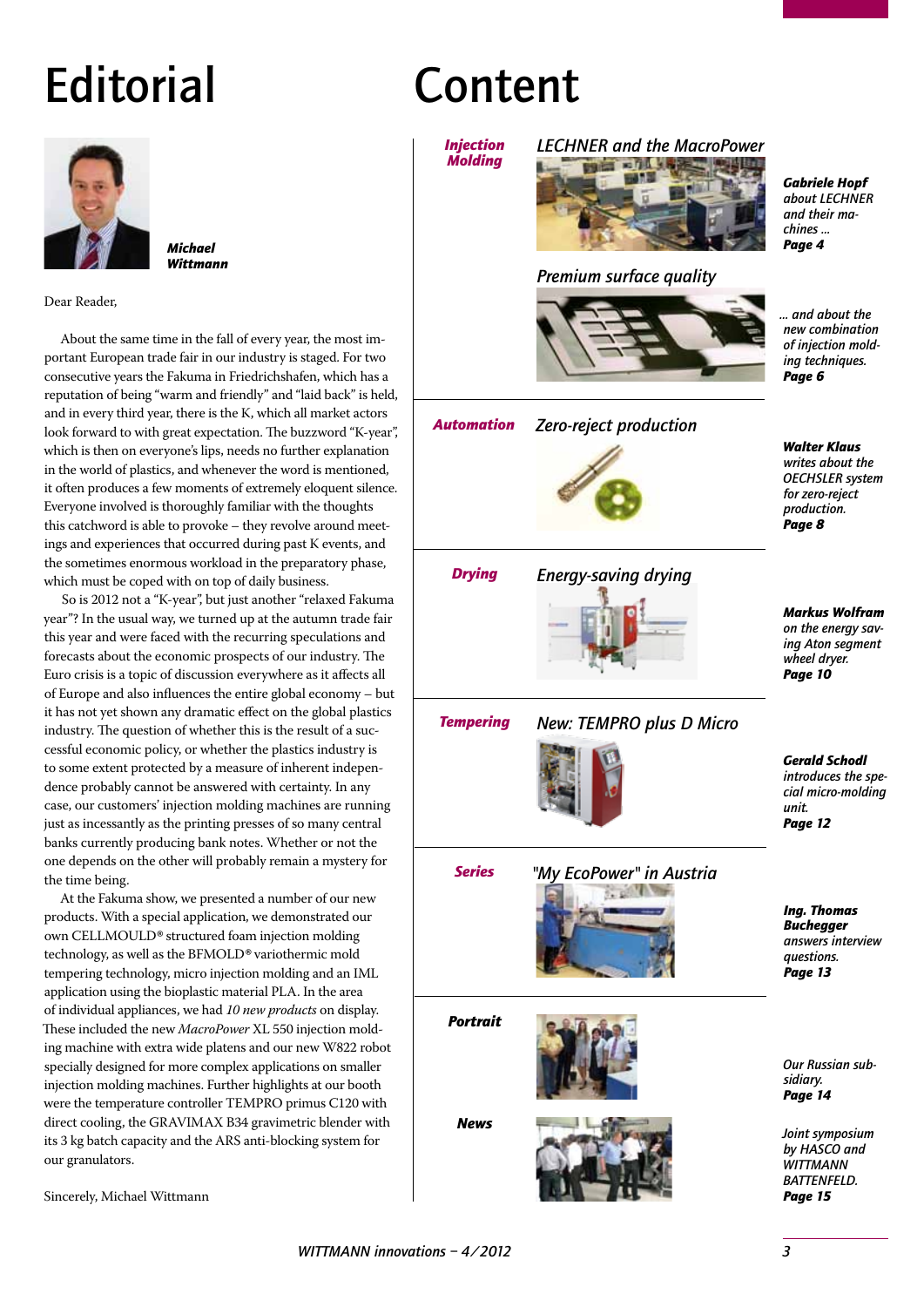

### LECHNER and the *MacroPower*

*LECHNER Ges.m.b.H., based in Bad Vöslau, Lower Austria, relies entirely on injection molding machines from WITTMANN BATTENFELD for its investments, including their large machine sector. Their most recent acquisition is a MacroPower 650 – for LECHNER already their second MacroPower. Gabriele Hopf*



*The LECHNER production hall no. 1 with 23 injection molding machines from WITTMANN BATTENFELD.*

*Owner-manager Christian Lechner with a plastic part for the driver's seat of a utility vehicle (picture on the left) in front of the MacroPower 800 in the new production hall built in 2011. Picture right: Mold servicing.*



In 1996, Christian Lechner started his successful<br>career as a plastics processor in Bad Vöslau with a<br>metal-free "laundry clip which really works". To-<br>day, LECHNER Ges.m.b.H. employs 30 associates and n 1996, Christian Lechner started his successful career as a plastics processor in Bad Vöslau with a metal-free "laundry clip which really works". Tomanufactures more than 1,500 different articles on a 4,000 m² production floor, including a variety of plastic components quite distinct from the famous polycarbonate clothes-pin such as parts for medical technology, the cosmetic, electronics and food industries, and automobile and aircraft construction. LECHNER currently supplies parts to 93 customers, among them such well-known

companies such as Alpla, Felix Austria, Frequentis, Hella, Braun, Mautner Markhof and Roche. The company offers all types of injection-molded parts with shot weights from 0.3 g to 3,000 g on machines with clamping forces ranging from 30 to 800 t. Their portfolio also includes multi-component injection molding and metal insert molding.

All common materials are processed. In addition, LECHNER handles downstream finishing of plastic parts, such as flat and rotary pad printing, laser marking and ultrasound welding. Partners are engaged for the mold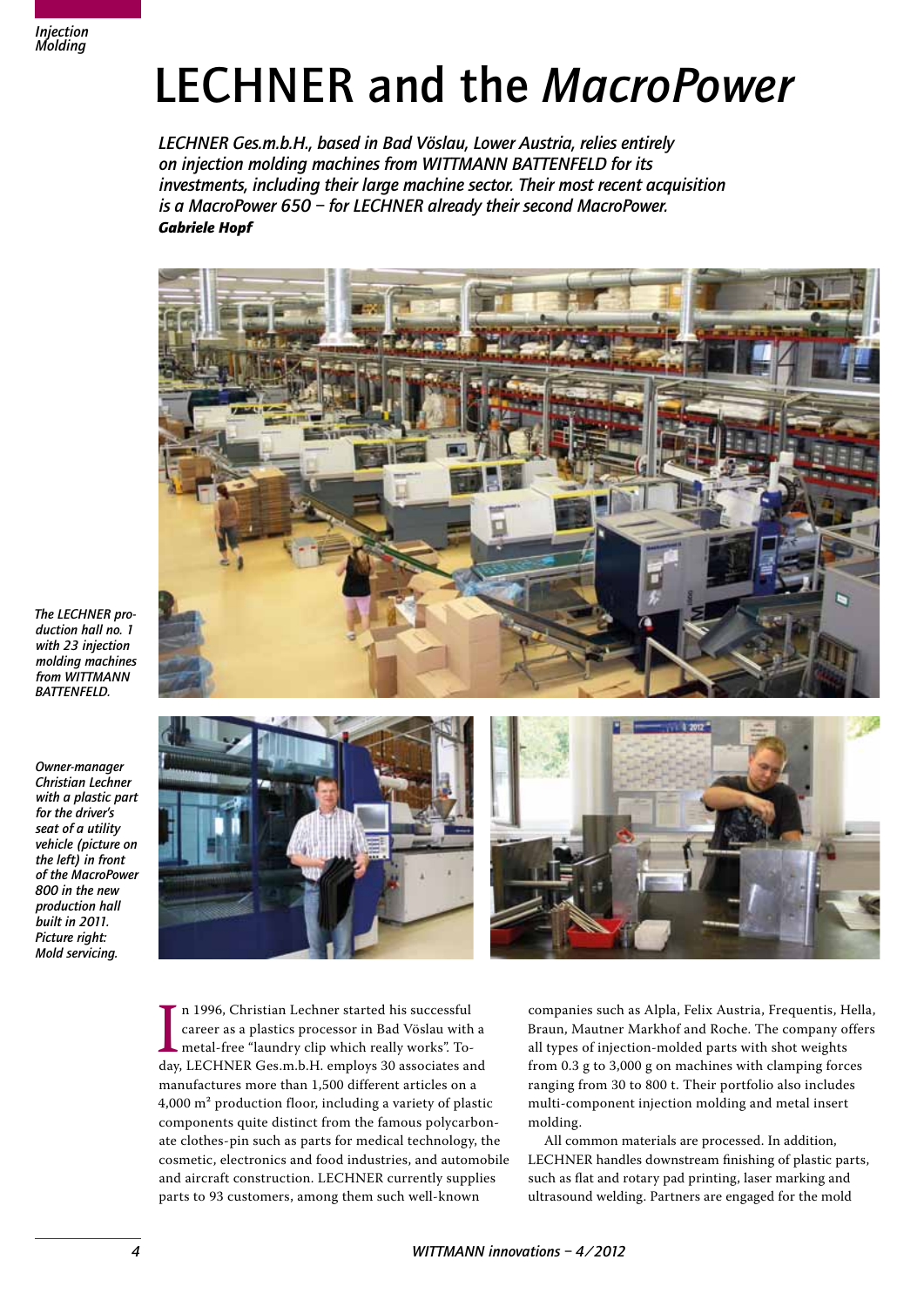making process, but LECHNER takes care of the mold maintenance and servicing itself. The company has shown continuous, steady growth ever since its foundation. Even in 2009, the year of economic crisis, a 30% decline in sales in the automotive sector was compensated by a 45% increase in new orders.

LECHNER exports more than 50% of its production to other EU countries. With the construction of a new facility in 2011 and another 3,000 m² of building land available, the course is set for future growth.



#### *LECHNER's injection molding machines*

A total of 24 injection molding machines are installed at LECHNER, all from WITTMANN BATTENFELD. Apart from a few all-electric models, most of these are hydraulic machines, one of which is equipped for multi-component injection molding so that products made of several different materials, such as baby pacifiers, can be manufactured on it.

Most recently, WITTMANN BATTENFELD delivered a large machine from the *PowerSeries* with 650 t clamping force, a *MacroPower* 650/5100.

Prior to that, LECHNER had already commissioned a *MacroPower* 800/5100 equipped with a WITTMANN W843 robot. The results achieved with that machine were so completely satisfactory that Christian Lechner very soon decided to purchase another *MacroPower* to further increase the company's capacity for large plastic parts. It was installed in September of this year.

This slightly smaller model from the *MacroPower* series is also equipped with a WITTMANN robot, which removes the finished parts from the mold and deposits them. This machine primarily manufactures housing parts for the automotive industry, such as headlamps, as well as parts for agricultural and construction machinery, for example parts of the driver's seat. Moreover, the *MacroPower* produces foamed parts and devices used in machine construction.

#### *Flexibility is the key to success*

Injection molding machines have to meet many different requirements on LECHNER's production floor. The most important requirement is that the machines are fully controlled and have a facility for long-term recording, documentation and evaluation of a great variety of parameters, which means detailed analysis of the processes by means of actual value graphs, quality charts or envelope curves.

On the basis of such thorough statistical analysis, LECHNER can guarantee consistently high product quality to its customers, which has been confirmed by positive feedback in numerous cases.

The great number of different items LECHNER produces requires fast and effective convertibility of its machinery. And what is more, the machines must be capable of being fitted with a great variety of specialized equipment: core pulls, screw-on units, parts removal robots, hot runners, air valve controllers, moldmaster function or cooling equipment. In the area of maximum flexibility, WITTMANN BATTENFELD machines also have a significant edge over the equipment supplied by competitors.

#### *Trouble-free cooperation*

Christian Lechner appreciates the excellent cooperation with WITTMANN BATTENFELD, saying: "The communication functions perfectly and our cooperation with the engineering, development, sales and service departments is excellent, which has proved extremely helpful in implementing customized solutions. Our geographical closeness to WITTMANN BATTENFELD is another major advantage for us."

WITTMANN robots are already in use, but several other products from the WITTMANN group's portfolio will also soon be introduced at LECHNER, such as material dryers, conveyors, metering devices, temperature controllers and cooling equipment. Christian Lechner concludes that, "The possibility to acquire machines, automation and peripheral equipment all from a single source is one of the strongest arguments in favor of WITTMANN BATTENFELD for us".

#### *The MacroPower from WITTMANN BATTENFELD*

The *MacroPower*, WITTMANN BATTENFELD's large injection molding machine model, allows for a minimal footprint, high speed, modularity, ultimate precision and cleanness. Its modular concept enables its use for many different purposes. The linear guides of the moving platen ensure a clean mold space and maximum, high-precision mold protection. The *MacroPower* owes its rapidity to high movement speeds and minimal locking and pressure buildup times. The latter are due to the *QuickLock* locking system developed by WITTMANN BATTENFELD.

An outstanding feature is the facility for extremely simple mold insertion from the rear of the machine. An extended guardrail stroke on the non-operator side and the length of the tie-bars, which has been kept extremely short thanks to the locking system integrated in the moving platen, make it possible in most cases to insert bulky molds without using a tie-bar removal device. ◆

*Metal-free laundry clips – just two examples of the wide range of plastic parts produced by LECHNER (which include many complex technical parts).*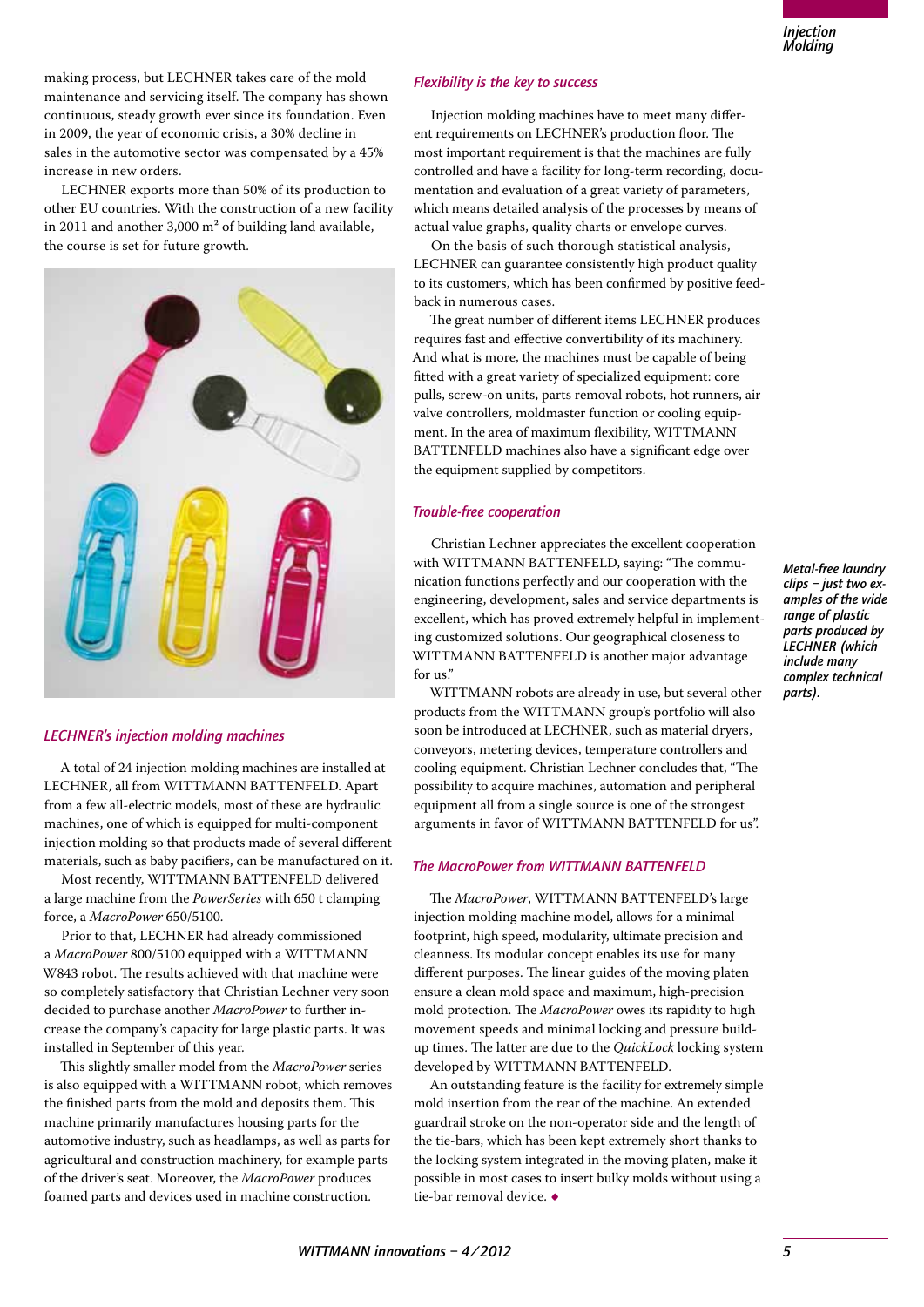### Foamed injection-molded parts with high-quality surface

*The production of light-weight injection-molded parts with high-quality surfaces is a major concern of the plastics industry. By a combination of the variothermic BFMOLD® process with CELLMOULD® structured foam technology, WITTMANN BATTENFELD meets the most stringent demands – and they presented this solution at the Fakuma 2012. Gabriele Hopf*



*High-quality desk telephone cover, produced with the BFMOLD® process in combination with the CELL-MOULD® process.*

> s one of the pioneers in the field of innovative<br>process technologies, WITTMANN BATTENFELI<br>on the production of light-weight parts with an impeccable<br> $\frac{1}{2}$ process technologies, WITTMANN BATTENFELD has already been working intensively for many years surface quality as well. For instance, AIRMOULD*®* gas injection technology has already been in use for a considerable time in manufacturing hollow parts which are light and simultaneously meet high quality standards.

The process most recently developed by WITTMANN BATTENFELD is CELLMOULD*®*, a physical gassing process by which foamed parts can be produced with a compact shell and a cell structure at the core. WITTMANN BATTENFELD is the only machine manufacturer able to supply both the physical gassing equipment as well as the matching injection molding machine from a single source.

The use of CELLMOULD*®* enables the production of light-weight parts without sink marks or warpage, which have an outer shell consisting of closed cells. This shell, however, does not come out completely smooth, neither to the eye nor to the touch, without the simultaneous use of a process to improve the surface quality.

#### *BFMOLD® for perfect surfaces*

The aim was to produce foamed parts with a perfect surface and simultaneously preserve the advantages of a core with a cell structure.

Injection of foamed melt into a hot mold normally prevents the occurrence of silver-colored striation marks caused by the foam. The surface of such a part precisely matches the contour of the cavity. Following injection, the cavity is then cooled as rapidly as possible simultaneously with the melt inside it.

With BFMOLD*®* technology, WITTMANN BATTEN-FELD has a process at its disposal that, in contrast to molds with conventional tempering channels, utilizes the entire area directly behind the cavity for cooling. In this way, molded parts with minimal warpage and excellent surface attributes can be produced within an extremely short cycle time.

But rapid cooling is not the only purpose for which this cooling system arranged directly around the contour can be utilized. Heating of the cavity with pressurized hot water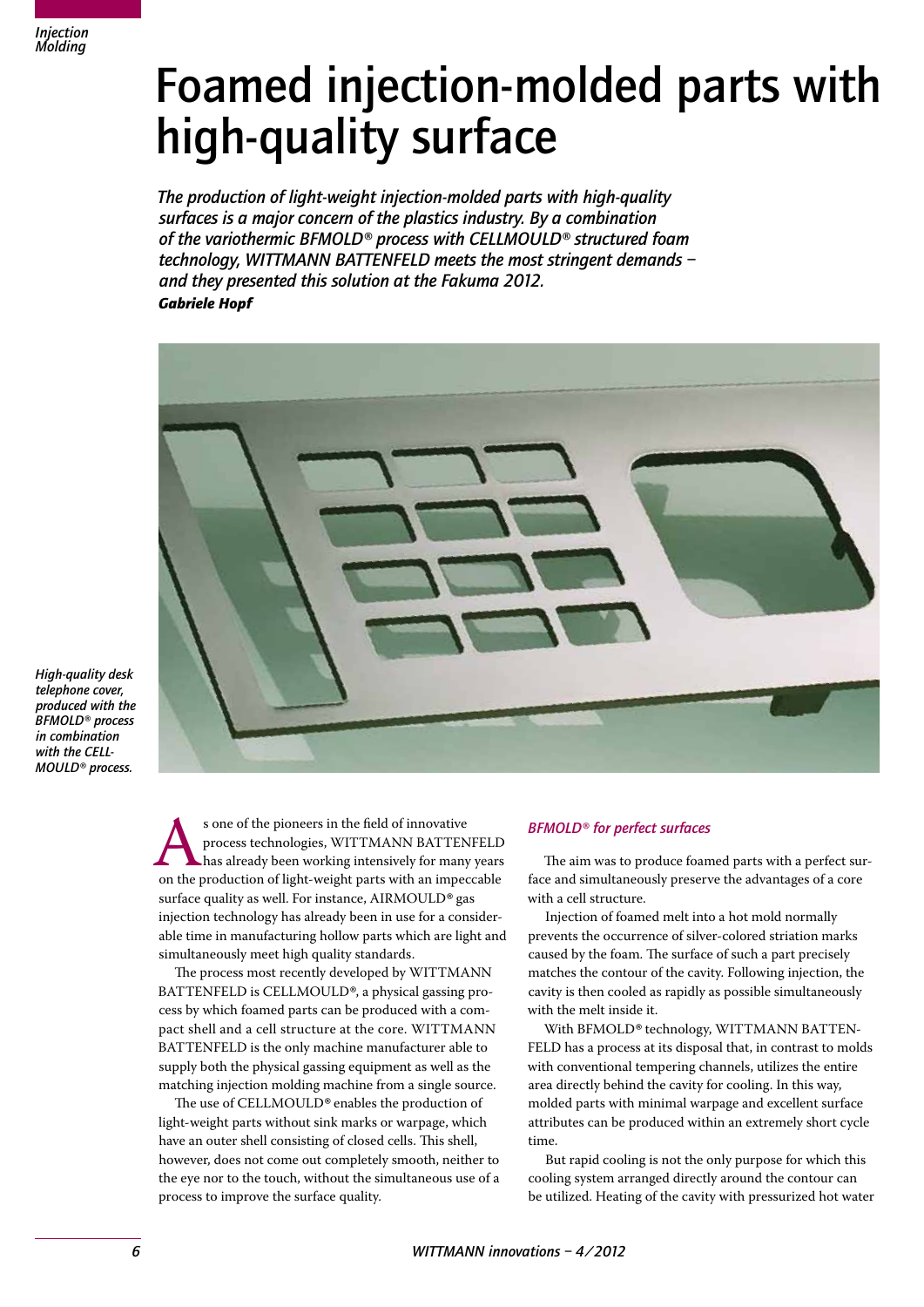also becomes possible within only a few seconds. BFMOLD*®* thus enables cyclical, variothermic heating and cooling of the mold cavity (using water as the temperature control medium). With this combined process of



**Bottanfeld HIM SOONING** 

variothermic mold tempering and BFMOLD*®*, it has now become possible to meet the most stringent requirements concerning the surface quality

Special screws and barrels with an L/D ratio of 25 are used, inside of which the injected gas is mixed and kept dissolved and under pressure. The melt containing the foaming agent is then injected into the cavity, where the compressed gas in the melt expands, fills the cavity completely and counteracts the shrinkage of the plastic material in volume. The gas thus takes over the function of the holding pressure. This results in lower filling pressures and lower cavity pressures.

Basically, all types of foamed molded parts with a compact shell and a cell structure core can be produced with CELLMOULD*®*. That includes both thin-walled and thickwalled parts, however, this process is particularly suitable for the production of light-weight, thin-walled parts with a fine cell structure and high flexural strength.

#### *Advantages of the combined process*

Not only does the combined WITT-MANN BATTENFELD CELLMOULD*®*

and BFMOLD*®* process produce perfect surfaces without any necessity for costly downstream finishing, it also offers a number of other decisive benefits.

Compared to the production of compact molded parts, the cycle time is shortened here by more than 10%, since the long holding pressure phase required for compact injection molding is dispensed with.

The reduction in weight achieved through the foaming process also reduces material costs.

#### *Presentation at the Fakuma 2012*

At the Fakuma 2012, WITTMANN BATTENFELD will be demonstrat-

ing the advantages of this special process combination by the production of a desk telephone cover at booth 1204

Thanks to the additional use of BFMOLD*®*, the CELLMOULD*®*-foamed part can be presented with a perfect surface in "piano black". The surface of the molded part is a perfect match of the cavity surface, free of sink marks and visible joint lines. This part will be produced on an HM 110/350 injection molding machine with a singlecavity mold supplied by Kunststoffinstitut Lüdenscheid. The machine is equipped for CELLMOULD*®* with a 25 L/D barrel with a CELLMOULD*®* control system integrated in the machine's UNILOG B6 control system, and also a CELLMOULD*®* gas flow regulator module for controlled nitrogen injection.

The injection molding machine is built as a turnkey solution. So, a WITTMANN robot for parts removal, a conveyor belt, as well as upstream and downstream peripheral equipment, are all integrated in the machine frame. The finished parts are removed and deposited on a conveyor belt by a W818 WITTMANN robot, which is also integrated in the machine's control system. ◆

*Schematic diagram of BFMOLD® ball filling. (Picture: KIMW)*

*WITTMANN BATTENFELD HM 110/350 injection molding machine with UNILOG B6 control system.*

#### *CELLMOULD® 25*

*L/D injection unit with gas injector (left) and CELL-MOULD® gas flow regulator module installed on the injection molding machine (right).*

of the molded parts. WITTMANN specially developed its new series of TEMPRO plus D Vario temperature controllers to enable practical application of this innovative process technology.

Perfectly even and, above all, extremely rapid cooling of the relevant mold areas can be achieved with BFMOLD*®* technology, especially for flat parts. So, BFMOLD*®* is of interest not only for reducing cycle times, but also for minimizing tensile stress and thus preventing warpage. Moreover, the variothermic process virtually eliminates sink marks and visible joint lines, which is important primarily for parts with a visible surface or high-gloss components.

#### *CELLMOULD® for light-weight parts*

The CELLMOULD*®* structured foam process enables the production of extremely light components with a high rigidity and without any sink marks. The foaming agent is nitrogen, which is injected directly into the barrel. A gas flow regulator module ensures precise, repeatable regulation of the gas injection.



*Gabriele Hopf is the Marketing Manager at WITT-MANN BATTEN-FELD in Kottingbrunn, Lower Austria.*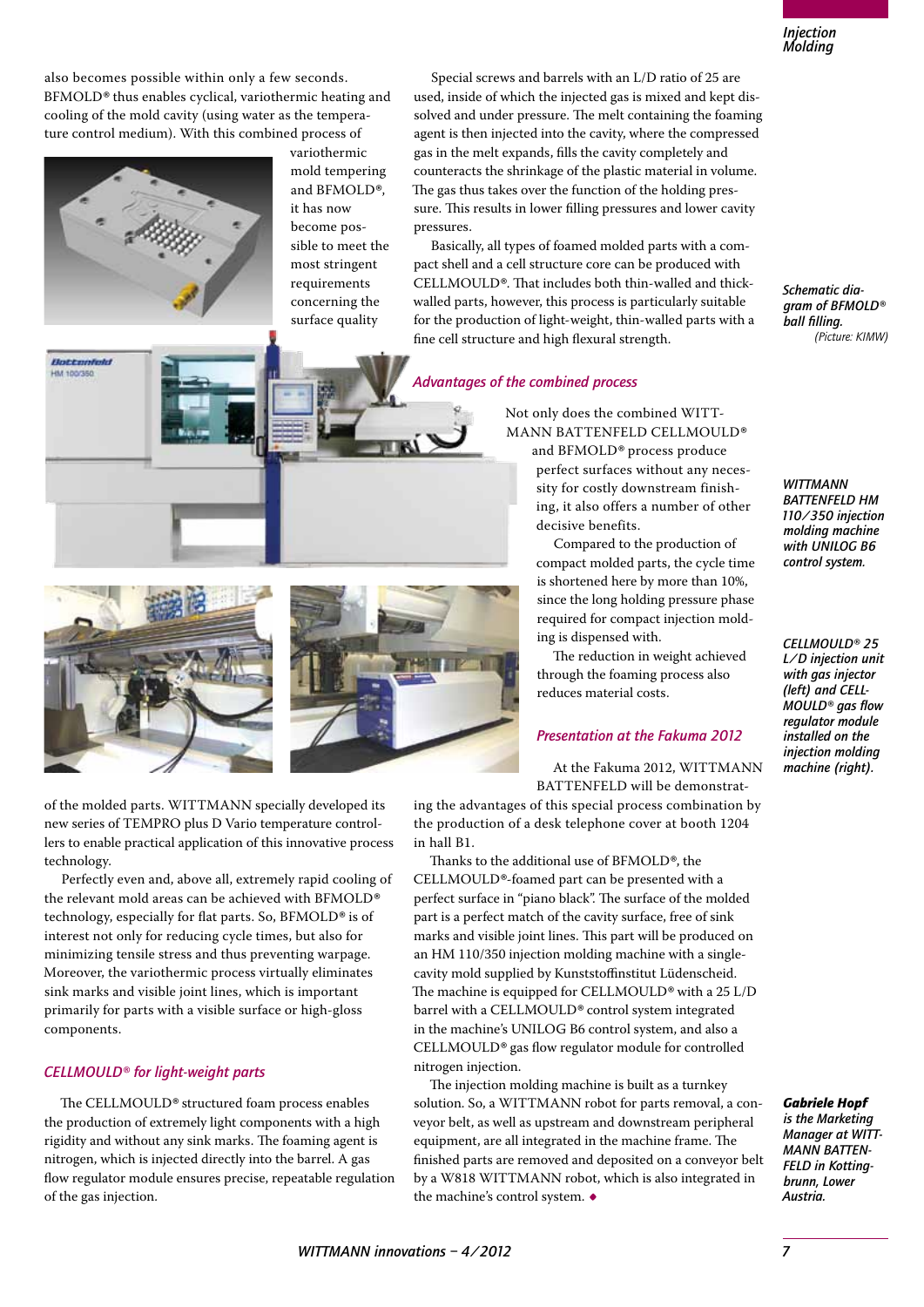### Top-quality, zero-reject production is possible

*A classic example of seamless interaction between injection molding and quality management: OECHSLER AG in Ansbach, Germany, produces 1.2 million parts for diesel engine turbochargers per annum in a production cell from WITTMANN – 100% free of defects. Walter Klaus*

In the production of automotive parts, plastics<br>processors have always been faced with the most<br>stringent requirements, and this is not likely to<br>change in the future. Especially where such parts are n the production of automotive parts, plastics processors have always been faced with the most stringent requirements, and this is not likely to relevant for safety, the choice of production methods and means of production must invariably correspond to the most advanced techniques, and the equipment must be maintained in that state for long-term, continuous operation.

*General view of the production cell at OECHSLER in Ansbach. This production cell produces 1.2 million high-precision parts per annum.*

#### *Faultless production*

In a compact production cell, technically laid out for zero-reject production without compromise, OECHSLER AG manufactures an actuator for diesel engine turbochargers at its Ansbach facility. This highly advanced production line serves as an example for numerous others that take care of parts manufacturing at OECHLER in fully automatic production cells for a wide variety of customers.

The basic prerequisite for this fully automatic and partly autonomous production cell was the necessity to produce these top-quality parts 100% free of defects at competitive costs.

The automation components and matching overall control system supplied by WITTMANN Robot Systeme in Schwaig near Nuremberg form the common platform that incorporates all components and appliances used as parts of this production cell into a self-regulating production unit.

Regular monitoring of the individual production steps, quality inspection of the parts to be joined together by an injection molding process and inspection of the finished parts immediately following ejection all ensure that a perfect part leaves the production cell in every single case.

#### *High-tech equipment*

Two linear 3-axis servo robots from WITTMANN, a W632 and a W631, work together in perfect coordination with numerous assembly, inspection and sorting devices and a KM 80 injection molding machine.

One of the production cell's special highlights is the punching of a printed circuit board and its handling. The original board with its 24 panels is placed on a table whose compound slide is driven by two servo mo-



*Gripper with circuit board.*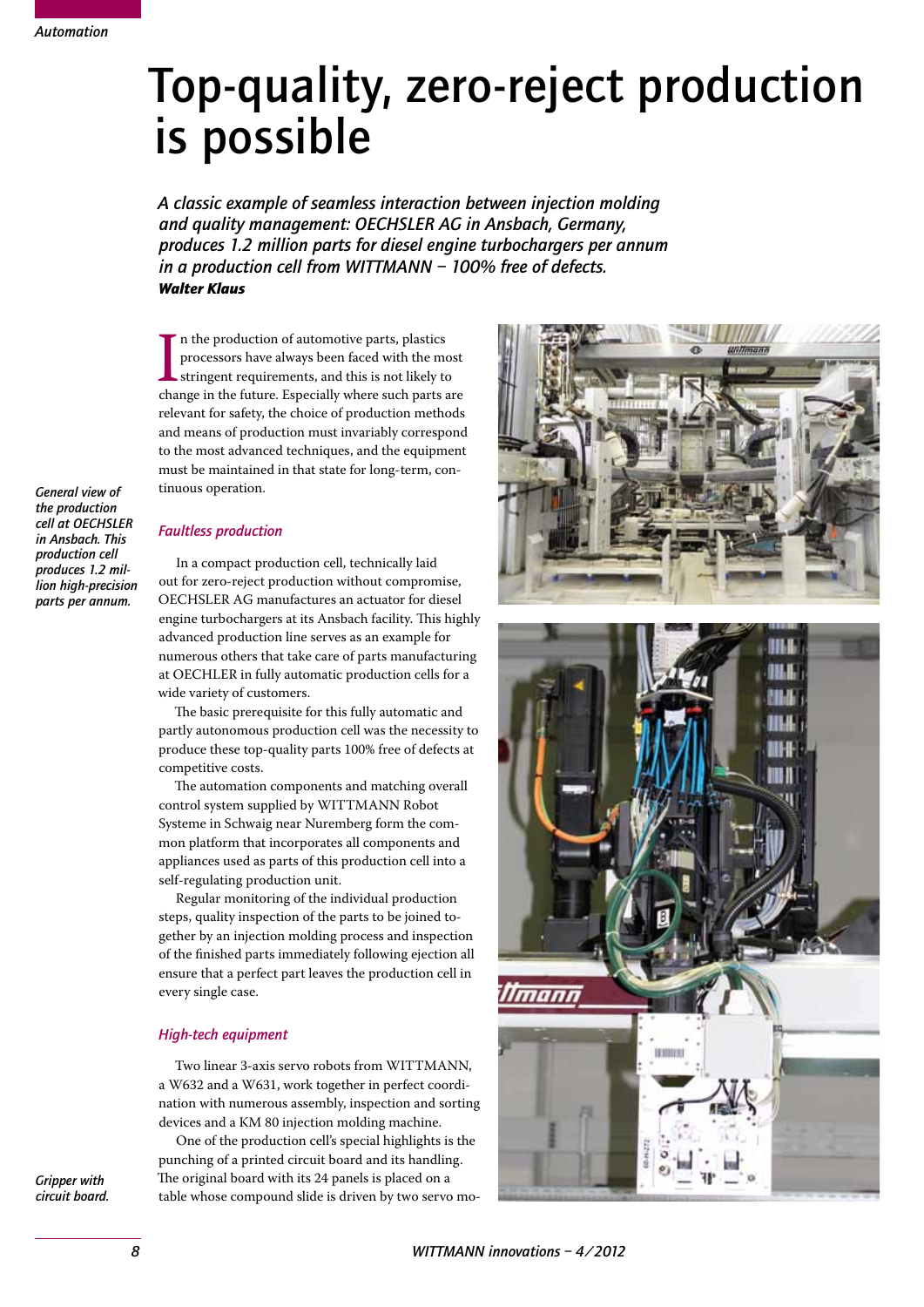*WITTMANN innovations – 4/2012 9*

every day.

#### *Automation*

*View of reject separator. Picture right: Individual parts handled by the equipment.*

*WITTMANN fourfold gripper.*

*180° servo drive of the positioning axis. Bottom picture: Rear view of the gripper centering device.*

#### *Walter Klaus*

*works as a consultant and scientific author, until 2008 he was the CTO (Chief Technical Officer) of WITT-MANN Robot Systeme GmbH in Schwaig, Germany.*







able to being damaged.

tors. These motors are similar to the models that normally enable a robot to carry out two additional axial movements at the end of its vertical arm. The exact positioning of the compound slide and the punching device is controlled via the robot's teachbox.

The handling of shafts made of magnetic stainless steel, which are allowed only minimal tolerance margins (8 mm in diameter minus 0.01 mm), proved a special challenge. Since the steel contains neither sulfur nor carbon, these parts are extremely soft by comparison and consequently they are extremely li-

Therefore, the 50 kg gripper system, which is mounted on the Y-arm of the robot with a rotary servo axis pivoting by 180°, docks onto the mold via

ing of the parts. At a temperature of 120 °C, the functionality of the circuit boards embedded in the finished part is tested, with defective parts being separated where necessary. The individual circuit boards had already been subjected to such a test the first time they

Monitoring of the equipment by the control system also contributes to parts quality assurance. The control system was extended by adding a master computer, which continuously records all process steps including any faults or malfunctions and transmits them by SMS to the WITTMANN service team once

This procedure also guarantees continuous further improvement of the equipment, since a thorough analysis of the records makes it possible to take appropriate preventive action before any malfunctions occur.  $\bullet$ 

had been punched out and separated.



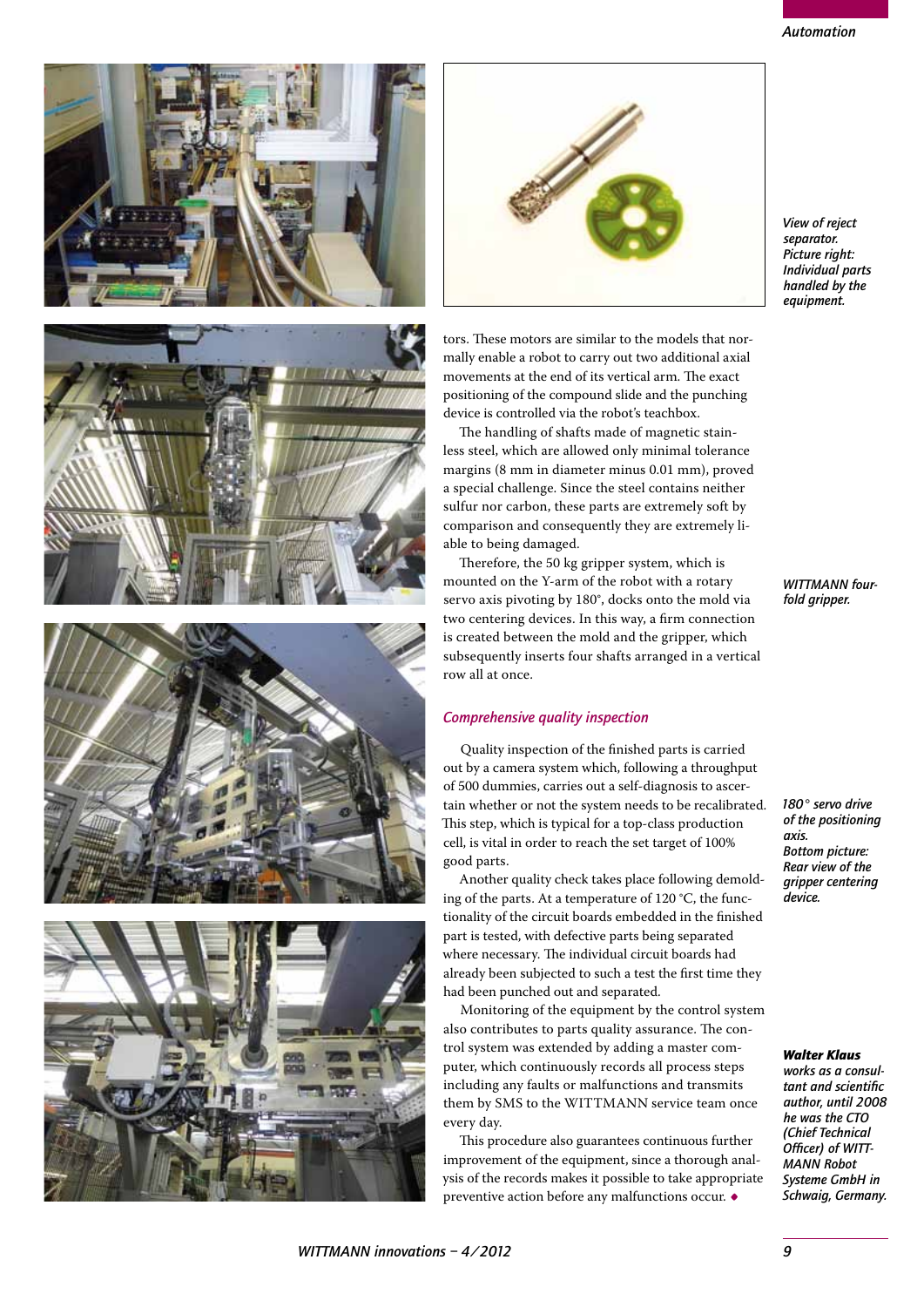## Saving energy in material drying

*In operation year round in all climate zones of our planet, DRYMAX Aton has established itself in the plastics processing industry. The segment wheel dryer stands out with its user-friendliness and high performance. Moreover, this appliance scores with energy-saving functions, which constitute genuine progress. Markus Wolfram*



*WITTMANN DRYMAX Aton BS/6 segment wheel dryer with draining function for the material pipeline to the machine, dry-air conveyance, demandcontrolled material conveyance and adjustable input volume.*

> The problem of ambient moisture starts with the storage of plastic materials. Where extremely large quantities of materials must be kept ready, outdoor silos are used in addition to octabins and bags. These masstorage of plastic materials. Where extremely large quantities of materials must be kept ready, outdoor sive units may be equipped with blanketing devices which prevent moisture penetration. However, not all plastics processors need such voluminous storage containers.

Materials stored in bags, mobile containers or octabins are constantly exposed to the risk of attracting moisture, especially where the containers remain open for any length of time for material feeding to the processing machines. Bags lined with aluminum foil can solve this problem to some extent, although the contents must still be processed as fast as possible once the bag is opened. For smaller throughputs, mobile dryers are used to cope with the moisture. For some materials, a special conveyor to take them to the processing

machine is also needed after the drying process to eliminate the risk of remoistening. To ensure an optimal material flow through the pipelines of such conveyors, an adequate proportion of air must accompany the material. Normally, environmental air is used for this purpose which allows for undesirable remoistening of the material during its transport through the pipelines.

In central conveying systems, this is prevented by means of dry air conveying. In this case, no ambient air is pumped into the suction box, but the material is transported through a closed-loop air circuit using a central blower. Here, the WITTMANN mobile dryers from the DRYMAX E series bearing the additional label "PDC" fulfill all relevant requirements. Accordingly, the segment wheel dryers from the Aton series are fitted with what is known as "integrated BS/6".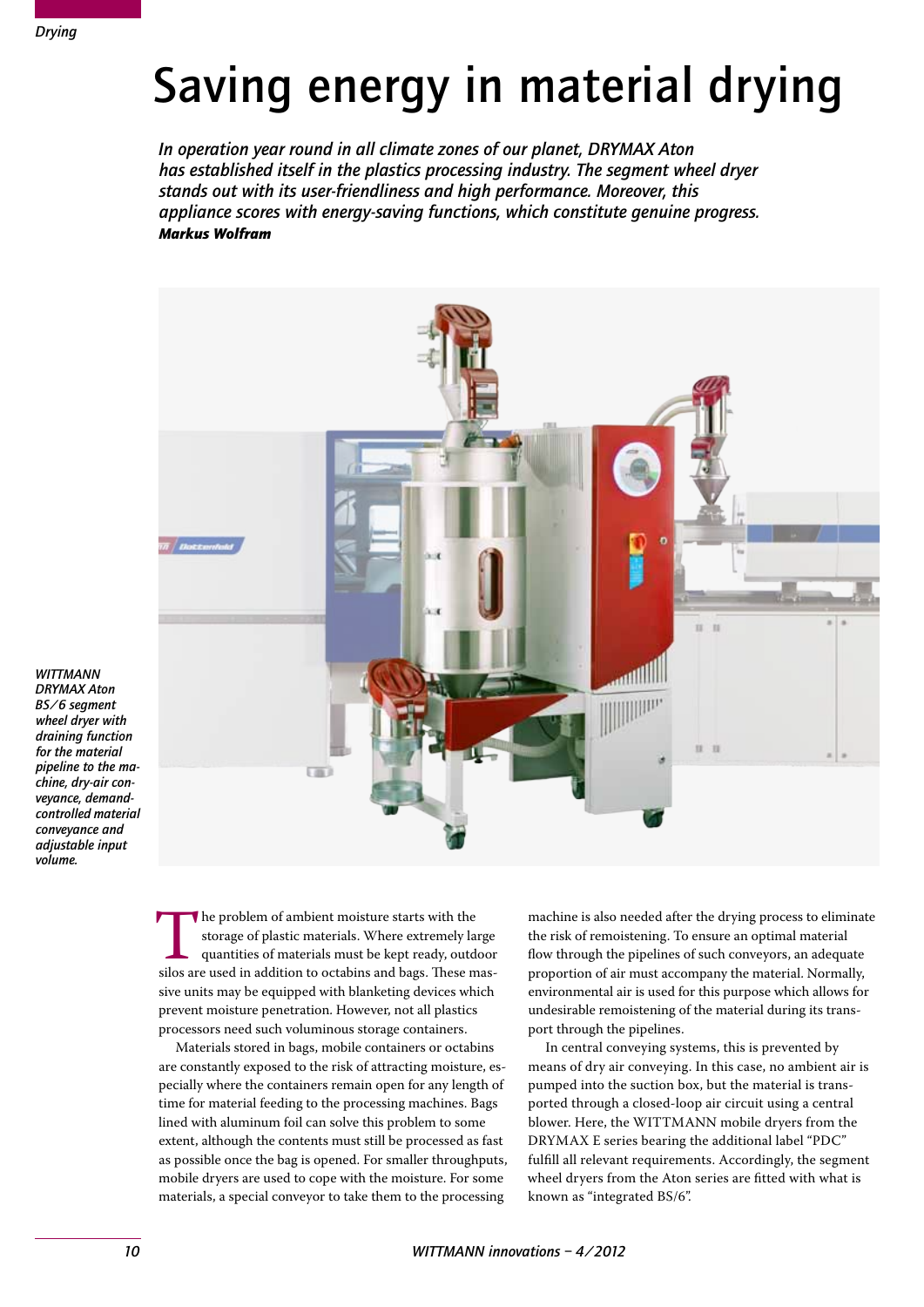#### *Moist material produces scrap*

How does moisture make itself felt in processing? Strongly hygroscopic materials (which attract water) must be dried in every case. Here, molded parts with clearly visible air bubbles and striations would be produced right away, and all such parts would have to be sorted out as defective. Unfortunately, this could also lead to defects which generally remain unnoticed at first, as they do not affect the visual attributes, but rather the mechanical properties of the part. If such a part breaks, a cycle of complaints and replace-

ments is set in motion, and extra material, production and transport costs are incurred. The possible consequence of damage to a manufacturer's good reputation should not be ignored either – especially when the part in question has been shipped to a prestigious customer, say, from the automotive industry. Such serious consequences may thus ensue from operating drying equipment which is unsuitable or of inferior quality.

#### *Material drying everywhere and at all times*

In the hot season, the demand for dry air generators rises just like the demand for fans and air conditioners during the summer months. The higher moisture content of the air during that season makes itself felt in processing of strongly hygroscopic materials.

The cold season also presents some challenges of its own. For example, PP is dried more frequently then ever. This is happening even though most processors and material producers seem to agree that PP does not need to be dried. Experience shows that the opposite is common practice in most cases. When asked for the reason, the answer normally given is that consistent product quality can only be achieved by maintaining unchanging conditions. For instance, if the material is stored at low temperatures in an unheated environment, the conditions prevailing then are totally different from those at summer temperatures.

The change in conditions is even more extreme with outdoor storage, when the temperatures drop below 0 °C. In practice, PP and PA are therefore always dried, regardless of the season of the year. The DRYMAX Aton segment wheel dryer from WITTMANN has very quickly established itself in all climatic zones of the world, in North and South America as well as in Asia, Australia and Europe. Processors appreciate the Aton in particular for its constant dew point behavior and excellent dry air quality that it delivers even under extreme environmental conditions, and which invariably improves the quality of the material.

As a global supplier, WITTMANN sees itself constantly challenged to demand optimal drying performance of its appliances, regardless of the climatic zone. DRYMAX Aton is particularly appreciated for its effectiveness in coping with

> high water loads in tropical countries, where the water is sometimes virtually "running down the walls" in molding plants.

#### *Saving energy with Aton*

In temperate zones, the most important aspect of this dryer is Aton's energy efficiency. The correlation between material drying and energy consumption is easy to illustrate through a comparison with a motor vehicle's gas consumption.

A racing car will be the fastest to the finish line if driven at top speed, consuming a certain amount of fuel in the process. But it could also cover the same distance at a slower

*Ugly striations and dull marks caused by insufficiently dried material.*

speed, which would mean a reduction in gas consumption. And this is precisely the kind of choice DRYMAX Aton makes for the operator, between running at top speed and running more slowly. A simple push of a button will put the appliance into the so-called *EcoMode*, which provides automatic process control.

Whenever the water load is high, drying takes place in the wheel mode, using the rotating segment wheel. As soon as a decrease in the water load leads to an improvement in drying conditions, Aton automatically changes into the cartridge mode and the segmented wheel stops, thus reducing energy consumption.

In addition to the *EcoMode*, DRYMAX Aton has several other features designed to reduce its energy consumption. For example, the special 3-save process minimizes regeneration energy by way of multiple utilization. The heating element is also laid out for optimal heat and air exchange. Finally, DRYMAX Aton also applies the proven method of countercurrent regeneration already known from other models of WITTMANN dryers. To make this regeneration process as short and efficient as possible, a function called *SmartReg* takes care of appropriate temperature control and optimal timing of the entire cycle.

DRYMAX Aton can operate with drying silos of several different sizes. Here, also, a number of measures have been taken to reduce energy costs. The stainless steel silo is heatinsulated, and the heating element is mounted directly onto it to avoid heat loss. In mobile appliances with 2, 3 or more silos, the *SmartFlow* regulation of automatic air distribution is one of the standard features. Why should any more air than necessary be sucked in and heated up?  $\bullet$ 

*Markus Wolfram is Sales Manager of the Bulk Materials Department at WITTMANN Kunststoffgeräte* 

*GmbH in Vienna.*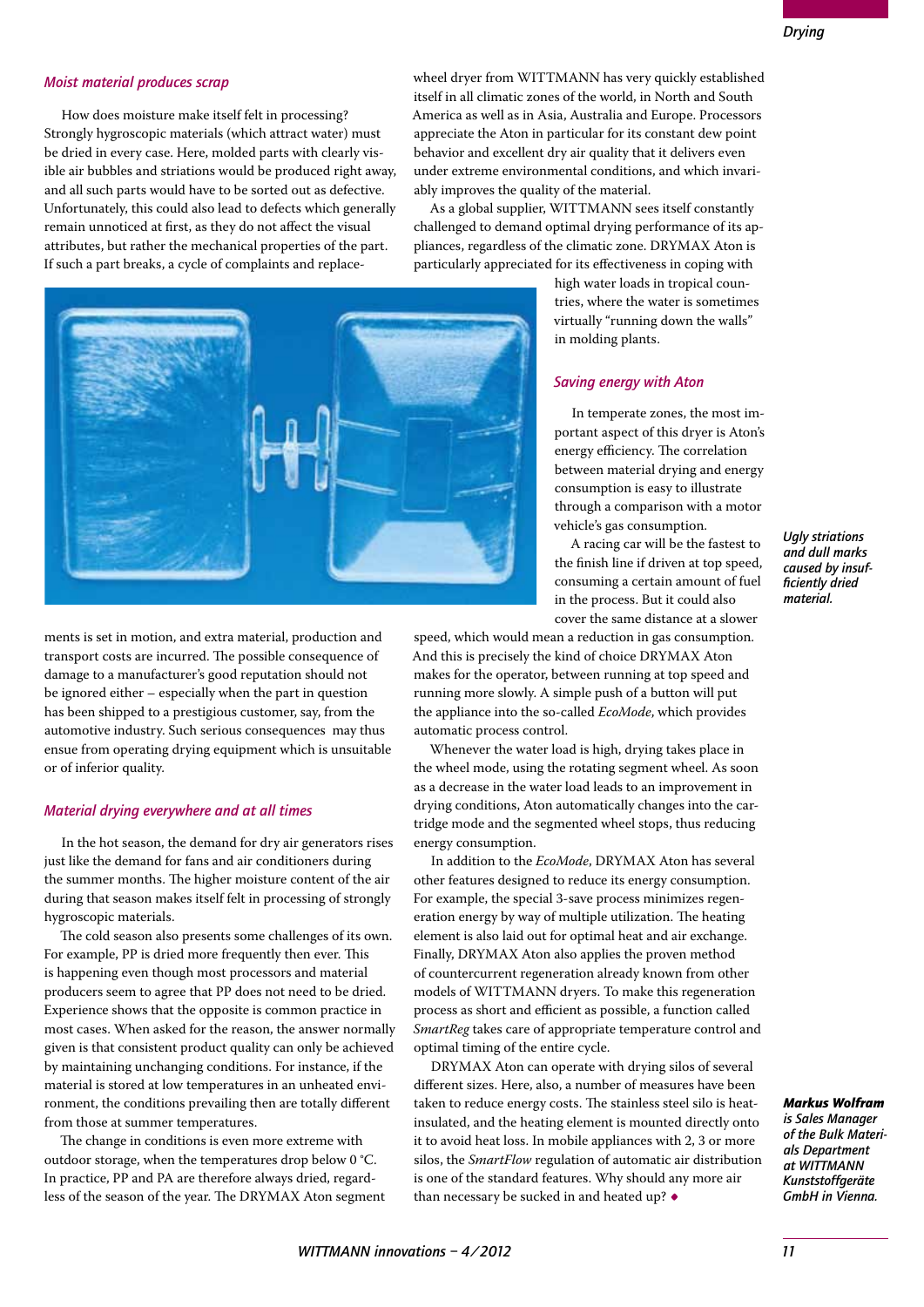*Compact, efficient and especially developed for the use with small injection molding machines and molds of up to 600 kg: the new TEMPRO plus D Micro temperature controller.*

### The compact temperature controller

*With the compact and efficient TEMPRO plus D Micro dual and single zone temperature controller, WITTMANN is setting new standards for the temperature range of 100–160 °C. The TEMPRO plus D Micro is perfect for the use with micro-molding and a mold weight of up to 600 kg. Gerald Schodl*

WE has devel-<br>TEMPRO plus D Micro has developed the new temperature controller in close collaboration with the constructing engineers of the WITT-MANN BATTENFELD MicroPower injection molding machines.

This new development is based upon the already proven technology of the TEMPRO plus D. It is widening the product range towards smaller injection molding machines, but also is suitable for molds weighing up to 600 kg.

This is made possible through the unit's dual



magnetically coupled pump. All models are pressurized and pressure controlled versions – the system pressure is first measured, and then controlled above the saturation pressure that is subject to the water temperature. This approach guarantees the cavitation-free operation of the pump, thus contributing to a longer life cycle. The closed construction is leading to unlimited molddischarging volume, because the mold water is not delivered into the heat exchanger, but into the return line.

zone construction, in which the heating capacity of 6,000 W – in combination with a maximum pump capacity of 30 lit./min and 5 bar (max.) – are carrying out the best possible heat transfer.

The TEMPRO plus D Micro features low dimensions of  $584 \times 265 \times 607$  mm (H  $\times$  W  $\times$  D) that allow for direct installation in the inside bottom of the *MicroPower* injection molding machine. This integration into the machine saves valuable floor space and reduces the overall footprint of the system.

#### *Seamless integration*

Also with regard to its handling, the TEMPRO plus D Micro can be fully integrated into the *MicroPower* injection molding machine. Using an Ethernet port, the TEMPRO user interface can be completely mirrored on the machine's control panel. There, the setting and adjusting of the process parameters can be executed, as well as the presentation of the complete course of the process over any predefined time period.

#### *Gerald Schodl is Sales Director of the Temperature Control Technology Department of WITTMANN Kunststoffgeräte GmbH in Vienna.*

#### *Three models*

WITTMANN is offering the TEMPRO plus D Micro in three different designs, for process temperatures of up to 100 °C, 140 °C and 160 °C, the latter with a maintenance-free

#### *Minimized volume*

The very small entire volume constitutes a further essential aspect of the new WITTMANN TEMPRO plus D Micro: due to the unit's overall size, the volume was reduced to only 1 liter!

The WITTMANN flow technology engineers managed to fully optimize the control of such a small volume. After having executed numerous elaborate tests, and after having developed a special vibration damper, the predefined control accuracy of  $\pm$  0.2 °C was realized – even at water temperatures of 160 °C and flow rates of 5 lit./min.

One more advantage: due to the small water volume that the temperature controller has to hold, the molds can be heated up and cooled down very quickly, because there is no need to heat/cool unnecessary masses. Through indirect cooling that is done by a cooling coil, the TEMPRO plus D Micro reaches cooling capacities that are matching the values of common size models!

Beyond that, the integrated standard direct cooling that can be switched on additionally is exponentially increasing the cooling capacity, thus much more rapidly cooling down the mold when a mold-change is impending.

Serial interface and flow measurement are optionally available, perfecting the TEMPRO's technical profile and guaranteeing highest process security – using a minimum of space. ◆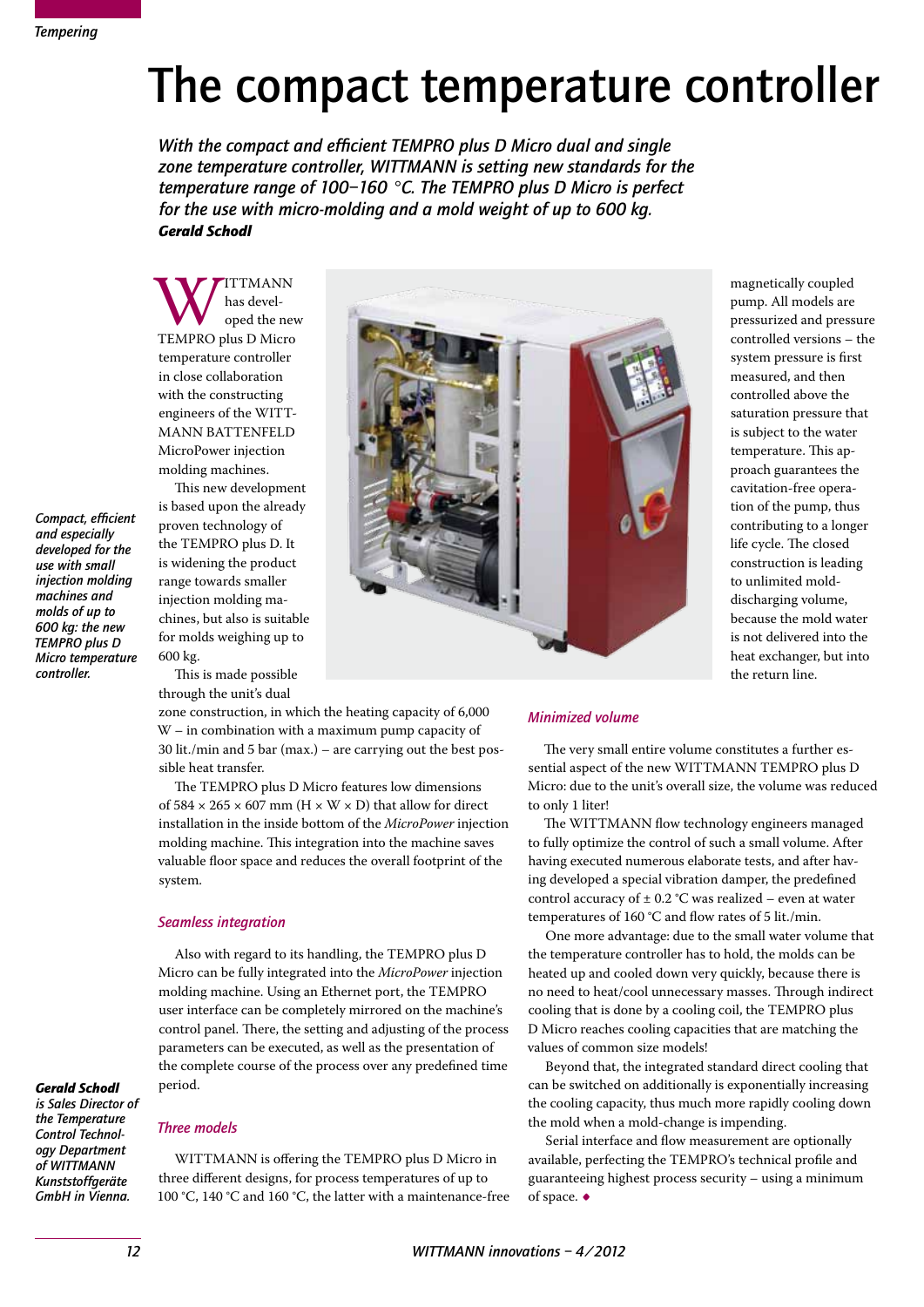

### Greiner Bio One and the *EcoPower* machine

*Austria and Thailand: Greiner Bio One, an internationally successful manufacturer of high-quality plastics parts, benefits from the EcoPower injection molding machine.*

• *What size and spec is your EcoPower machine?*

We have 2 *EcoPower* 110/350 machines – one machine in Kremsmünster and one in Thailand. We also have two *EcoPower* 120/350 machines in Kremsmünster.

- *How did you come to purchase it?* We very much liked the concept, especially the compact design. The machine has a small footprint and does not need so much space as comparable machines.
- *How long have you been running it?*

Our first *EcoPower* was installed in Kremsmünster in 2010.

What products does your busi*ness make?*

We manufacture products for the medical industry. Our product range includes collection systems for blood and specimens under our VACUETTE*®* brand. We also make a variety of products for the biotechnology and diagnostics part of the medical industries.

• *What products are your EcoPower machines typically making?*

The machines are mainly making polystyrene based receptacles for liquids for analysis. They are also molding polypropylene-based ring pads for the VACUETTE*®* tubes.

• *How many molds/tools are you typically using on your EcoPower machines?*

Each machine has been specially ordered for the use of one specific mold product. We have only permanent molds in the

machines. We have also tested other products on the *EcoPower*.

• *What are your favorite design features on the machine?* We very much like the compact

> **Part 5** *Respondent: Ing. Thomas Buchegger Position:*

*Engineering Company:*

*Location: Kremsmünster, Austria*

#### *the workings of the EcoPower machine?*

The electric unit coupled with a hydraulic component provides advantages. The hydraulic ejector in our product application



*Ing. Thomas Buchegger with one of the Greiner Bio One EcoPower injection molding machines in Kremsmünster.*

and modern design which also fits with our operations.

• *What operational advantages have you noticed on the Eco-Power?*

Above all we have noticed the low energy consumption in combination with the hydraulic ejector, cleanness and also the low noise level. An electric injection molding machine with a hydraulic ejector has a number of advantages when compared to an all-electric machine, especially with regard to the cycle time.

*What changes in energy consumption have you noticed on the EcoPower?*

An *EcoPower* needs only 45–50% of the energy (KWh/kg) of a fully hydraulic machine.

*What other energy savings and efficiencies have you noticed about* 

leads to a further reduction of the cycle time und thus to a higher capacity.

*Have any of your customers seen your new EcoPower?* The *EcoPower* machines are

always shown when people are shown our production facility.

- • *Where next for your business?* The last few business years have been characterized by strong growth and, as a consequence, high investment. Therefore, we have planned a year of consolidation for 2012.
- • *Where next for you and the WITTMANN BATTENFELD EcoPower machine?*

Depending on the upcoming projects we will also consider the investment into an *EcoPower* from WITTMANN BATTEN-FELD in the future.  $\bullet$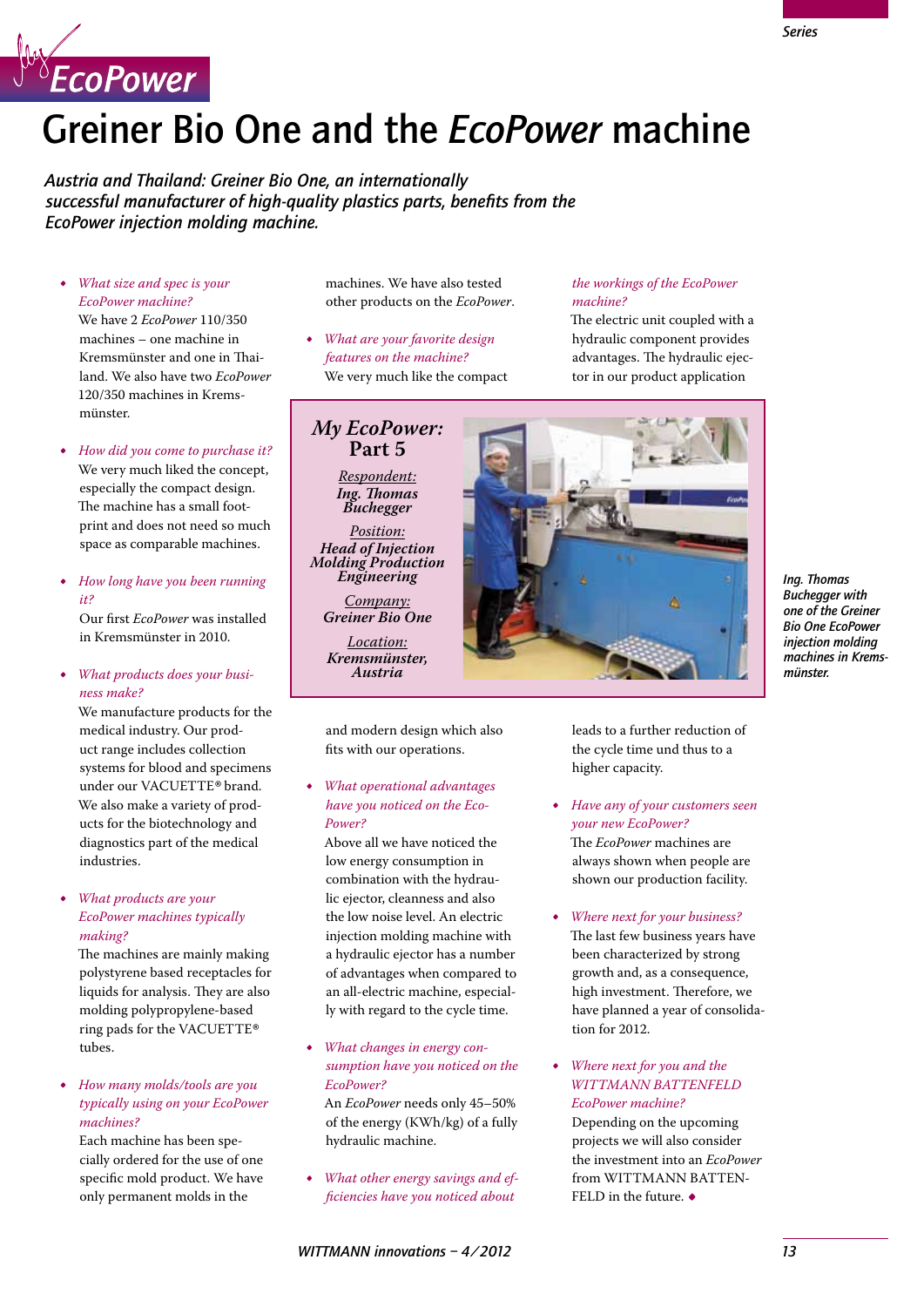*Dmitry Maksimenko, General Manager of OOO BATTEN-FELD Injection Molding Russia (second from the right), and a part of his team in the Moscow office of the company.*

### Russia: OOO BATTENFELD Injection Molding Russia

*The Moscow affiliated office of the WITTMANN Group was founded in 2006. Its field of activity includes the former Soviet Union countries, namely: Russia, Uzbekistan, Kazakhstan, Turkmenistan, Kyrgyzstan, Tadzhikistan, Azerbaijan, Georgia, and Armenia.*

I nitially, the company<br>
office was located in the<br>
center of Moscow, which nitially, the company center of Moscow, which created inconveniences to clients because of the city's permanent traffic jams. After installing a new team at the end of 2009, the company moved to a bigger office close to the Moscow ring road, a real improvement from the point of accessibility. In 2009, only two people were working with OOO BATTENFELD Injection Molding Russia. Today, eight people are employed.

The new premises are presenting a permanent exhibition of the WITT-MANN Group's different products: temperature

controllers, hopper loaders, blenders, granulators, dryers, and water flow regulators. Close by the office resides the company's warehouse that holds all of the equipment and the spare parts.

#### *Market situation*

Today the Russian market of plastic products is growing rapidly. Among the leaders in the plastics industry with regard to the production volumes of plastic parts are the automotive companies, with their plants in Kaluga, Saint Petersburg, Nizhny Novgorod, Samara, and Tolyatti. This is a result of the fact that most automotive companies have established car assembly lines in Russia. Today, Russia on the one hand, and all the other European countries on the other, are eager to come in first in the field of car sales in Europe.

At a lower speed, but an also significant one, is the growth of the number of companies that concentrate on



the production of quality thin-walled packaging using the IML technology. Some projects, partly as turnkey solutions consisting of an injection molding machine and the appropriate IML system, have already been implemented successfully by the WITTMANN Group in the regions of Nizhny Novgorod, Krasnodar, and Moscow. Apart from these markets, Russia still has many state-owned enterprises with insufficient processing equipment whose financial status is getting better every year, which also means increased potential for the future.

In addition, more and more Russian companies are drawing their attention to industrial automation. This results in good prospects for the respective WITTMANN products like robots and central material handling systems. One specific of doing business in Russia, unlike in Europe, is that it is necessary to spend a lot of time and effort to execute the import of various items. Service also often requires a substantial amount of time due to the many flights that are becoming necessary to travel from Moscow to the customer's sites.

#### *Future perspectives*

During the nineties, the BATTEN-FELD brand was well known in Russia, and it was recognized as one of the market leaders. However, this was followed by a downturn in the early 2000s. In the meantime, confidence has returned, and, again, the BATTEN-FELD brand is highly reputed. Today, the Russian plastics processors are supplied with the entire range of the WITTMANN Group's equipment. Existing older installations are also still serviced, thus allowing additional new business opportunities.

OOO BATTENFELD Injection Molding Russia is a regular participant of the "InterPlastika" exhibition, the local plastics trade fair taking place in Moscow.  $\bullet$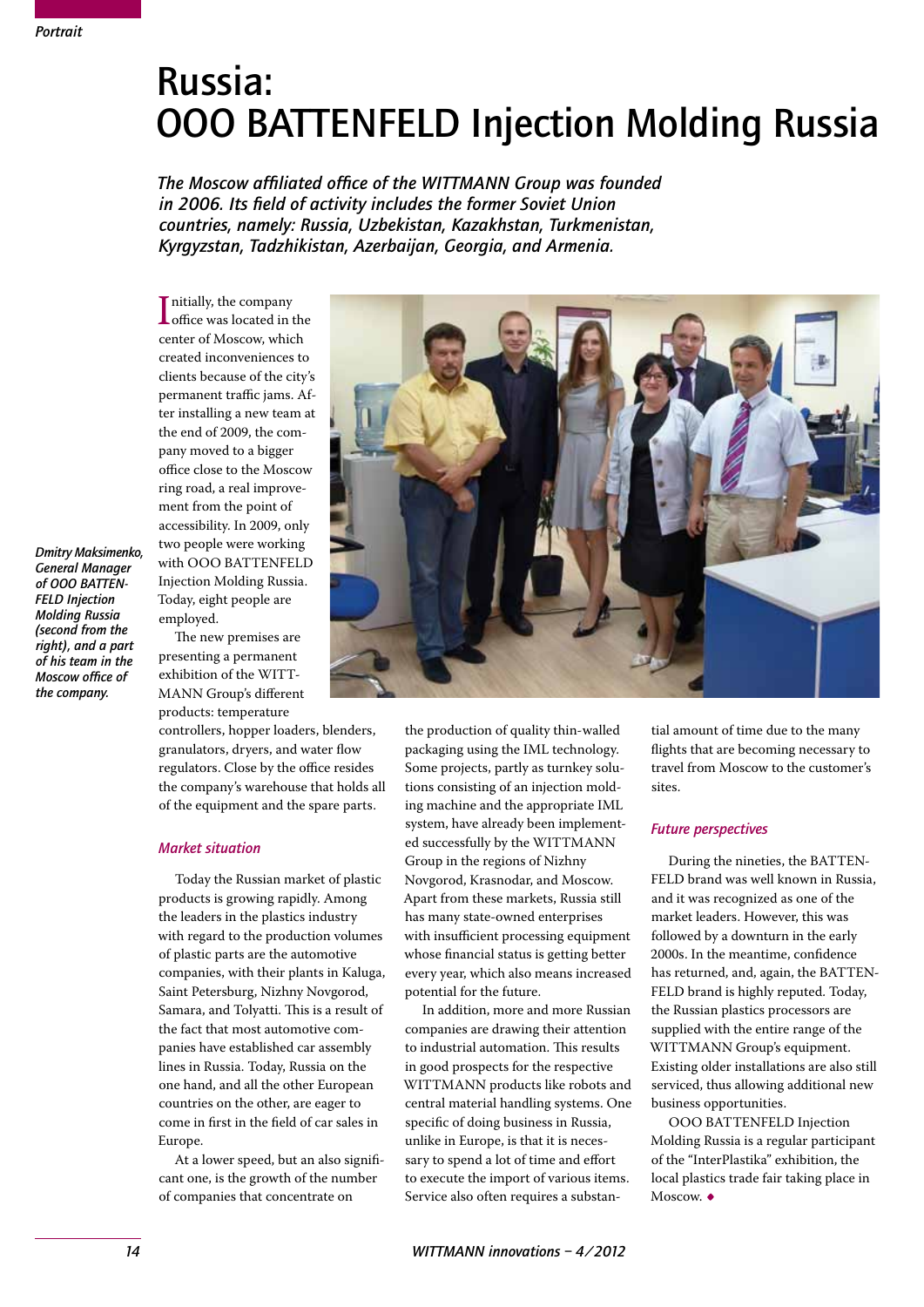techniques, which were presented in conjunction with innovative machine

or the machine demonstrations, which were running simultaneously. The afternoon was dedicated entirely to the demonstration of latest manufacturing

to discuss the latest process technologies – CELLMOULD*®* and BFMOLD*®* – from every angle, with all of their advantages and practical possibilities.

**EHRSCO** 

Throughout the entire event, the associates of WITTMANN BATTEN-FELD and HASCO were at the disposal of interested participants for discussion and questions.  $\bullet$ 

*WITTMANN innovations – 4/2012 15*

*The best in process technology*

*auditorium during the successful injection molding symposium held in Meinerzhagen in June of this year. In the foreground, sitting in the first row on the outside: Georg Tinschert, Managing Director of WITTMANN BATTENFELD in Kottingbrunn, Lower Austria.*

*View of the* 

Joint symposium staged by HASCO and WITTMANN BATTENFELD

*On 28 June 2012, a symposium on "Saving resources in injection molding – reducing energy consumption and costs" was held at the German headquarters of WITTMANN BATTENFELD in Meinerzhagen. The successful event was organized in close cooperation with HASCO Hasenclever.*



#### More than 160 specialists working<br>for plastics processing compa-<br>pies from all over Germany mode the nies from all over Germany made the trip to Meinerzhagen. Experts from WITTMANN BATTENFELD and HASCO intentionally presented the top-class program on a high level and which covered all the relevant dimensions of this highly topical subject.

#### *Focus on energy efficiency*

Seen from the aspect of energy efficiency, injection molding has already proved advantageous. In their presentations, the speakers emphasized additional potential that can be tapped by using resource-efficient technology. This includes machinery in all areas of injection molding: tooling and mold making, hot runner technology, automation and peripheral equipment.

The newly established Werkzeugbau-Institut Südwestfalen (Mold making Institute of South Westphalia) also gave an overview of its activities.





*Engineering experts exchanging views: in the course of the event, lively discussions* 

*developed in addition to the transferring of expert knowledge.*